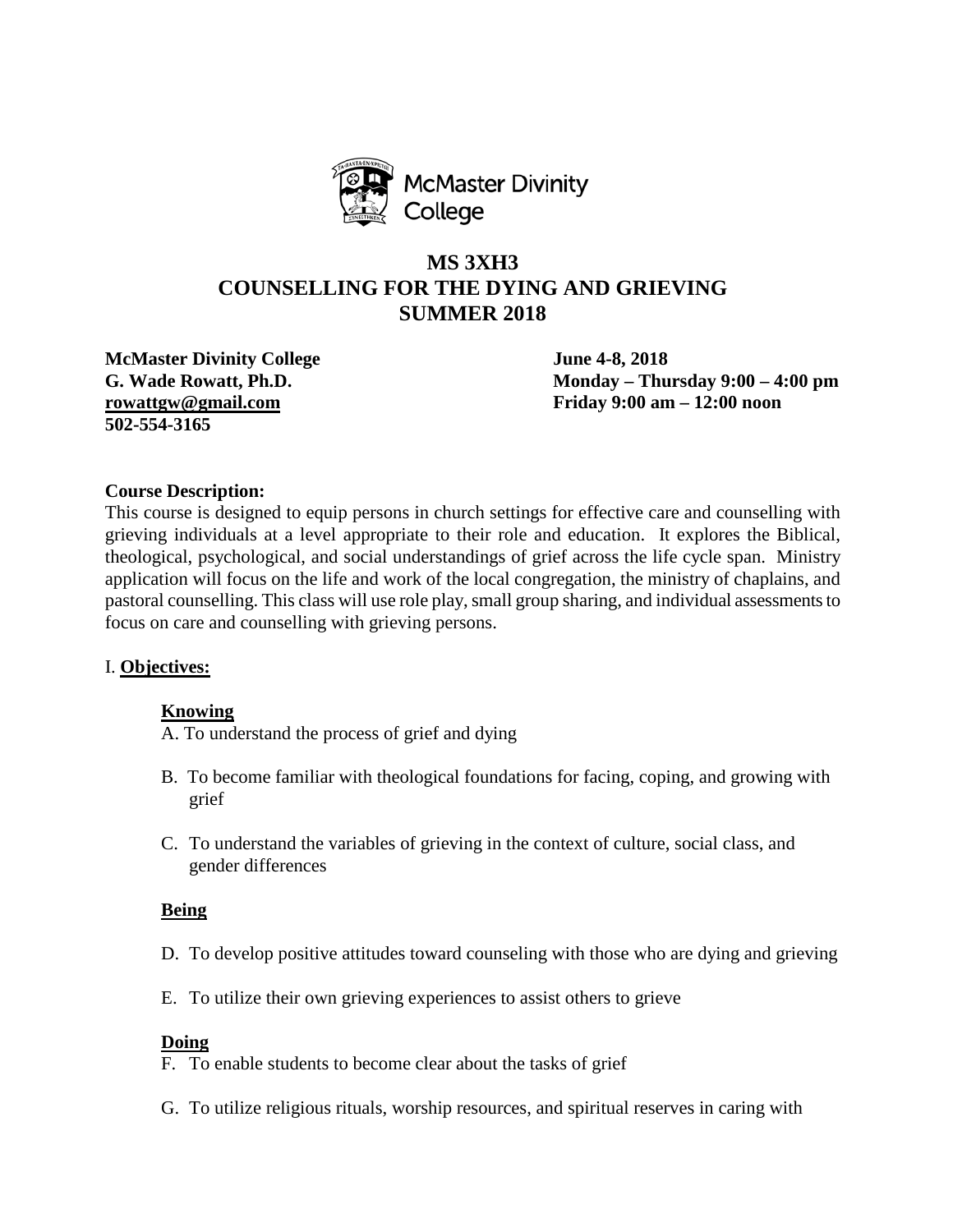persons who grieve.

# II **Methods:**

- A. Presentation of theory and modeling of counselling skills will be done by means of lectures and role-plays.
- B. Students form themselves into small groups of three to five persons each and share their experiences in caring for grieving persons.
- C. Independent library research will focus on readings, both assigned and elective.
- D. Each student will write a research project or case study (12-15 double-spaced pages)
- E. Students will keep a journal of the process of learning in their small group.
- III. **Requirements: R**elax, observe, and participate.
	- A. Care for each other in grief group sharing.
	- B. Turn in **two book reviews** (4-6 pages) Granger Westberg, Good Grief and Alan D. Wolfelt, Understanding Your Grief. One is due in class and the other after. **(Each 15% for 30%)**
	- C. A **research project or case study** of specific issues related to grieving and care or counselling with grieving persons. This will be due two weeks later. **(40%)**
	- D. The journal of group observations will be due the last day of class. **(30%)**
- NOTE: Book Reviews should include:
	- 1. The author's **purpose, methods, and audience**,
	- 2. A brief **overview** of each chapter,
	- 3. Your assessment of the **strengths and weaknesses** of this work, and
	- 4. How you might **apply** this material in the future.
	- 5. If you use other reviews, be clear about giving credit and citations.

# IV. **Class Schedule:**

Day one - Introductions and expectations,

Understanding Grief and the Causes of Grief Factors in the Intensity of Grief Biblical and Theological Foundations for Grief Formation of Grief Groups

Day two – Understanding Personal Grief Stories and Their Power Cultural and Gender Issues in Grief Hope and the process of Grief Counseling Styles of Personal Grieving and Emotional Stress Group Sharing

Day three - Elements of Anticipatory Grief The Tasks of Grief Class Role Play of Grief Counselling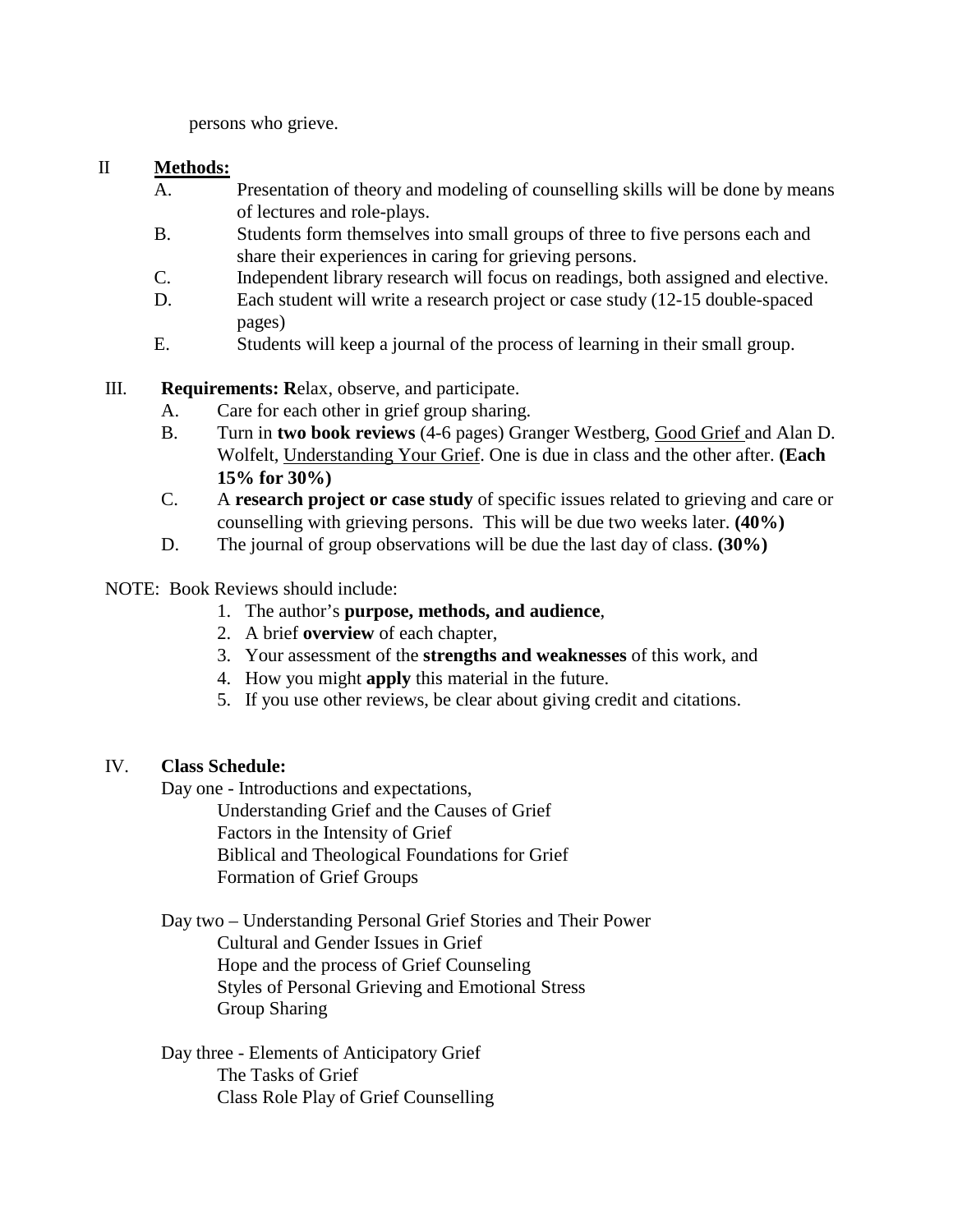Funerals Good and Not So Group Sharing

Day four - Counseling Strategies with Ongoing Grief Complicated Grief Grief and Children or Teens Grief and the Loss of a Parent Grief and the Loss of a Spouse (Video) Group Sharing

Day five – Grief and Depression Grief and Suicide Evaluations

# V. **Grading:**

- Book Review Guidelines will be provided in class.
- 15% First Book Review (due June 7)
- 15% Second Book Review (due June 22)
- 40% Research Project or Case Study (due July 6)
- 30% Group Reflection Journal (due July 6)

Late assignments will lose 1% per day (including weekends). **No assignments will be accepted after the cut-off day of July 6.**

There are no course extensions unless they have been improved by the Registrar's Office: thomn@mcmaster.ca

Policies for all Courses at McMaster

A. Textbook Purchase:

All required textbooks for this class are available from the College's book service, READ On Bookstore, Room 145, McMaster Divinity College. Texts may be purchased on the first day of class. For advance purchase, you may contact READ On Bookstore, 5 International Blvd, Etobicoke, Ontario M9W 6H3: phone 416.620.2934; fax 416.622.2308; email **books@readon.ca.** Other book services may also carry the texts.

# B. Academic Honesty:

Academic dishonesty is a serious offence that may take any number of forms, including plagiarism, the submission of work that is not one's own or for which previous credit has been obtained, and/or unauthorized collaboration with other students. Academic dishonesty can result in severe consequences, e.g., failure of the assignment, failure of the course, a notation on one's academic transcript, and/or suspension or expulsion from the College.

Students are responsible for understanding what constitutes academic dishonesty. Please refer to the Divinity College Statement on Academic Honesty ~ <https://www.mcmasterdivinity.ca/programs/rules-regulations>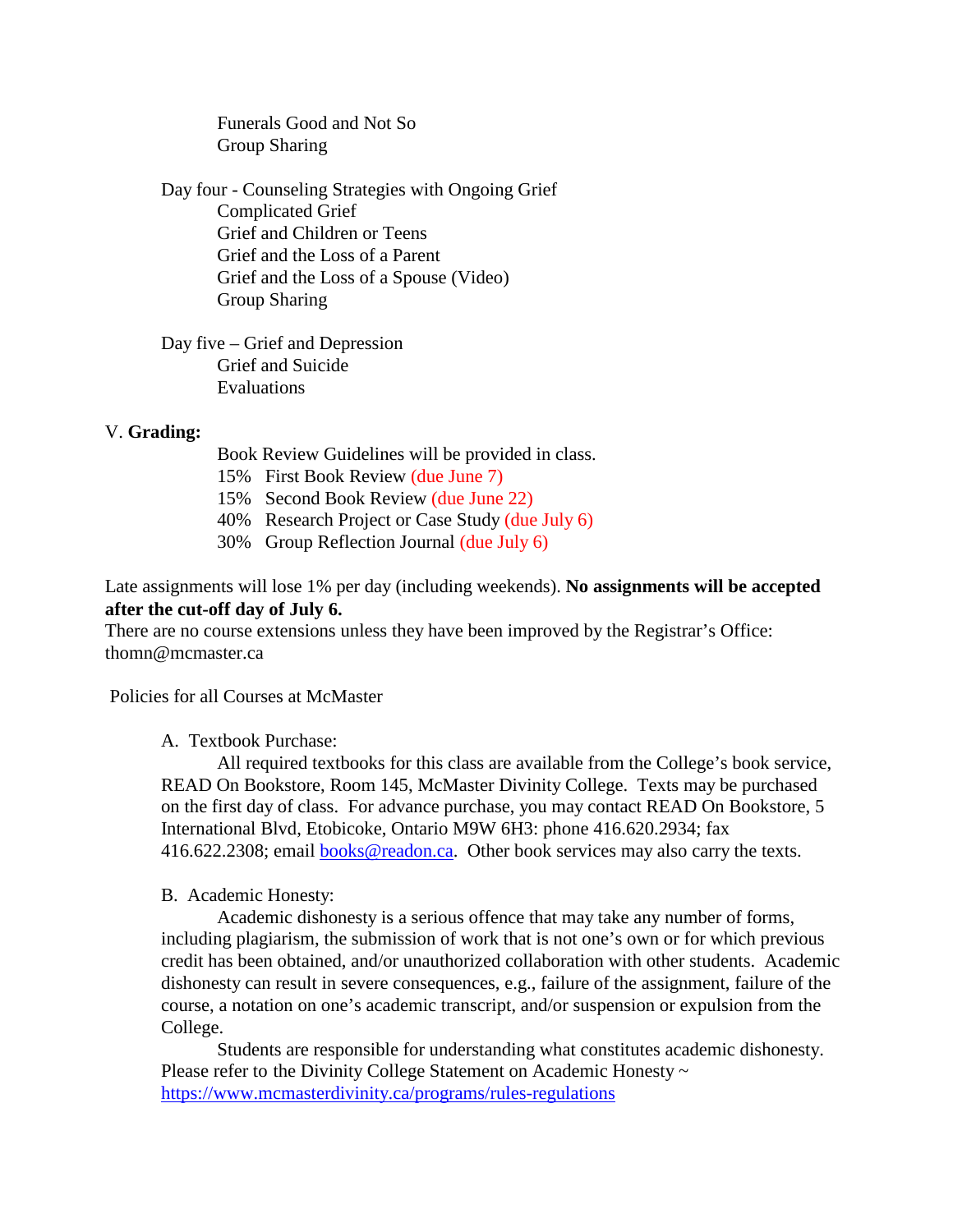C. Gender Inclusive Language:

McMaster Divinity College uses inclusive language for human beings in worship services, student written materials, and all of its publications. In reference to biblical texts, the integrity of the original expressions and the names of God should be respected. The NRSV and TNIV are examples of the use of inclusive language for human beings. It is expected that inclusive language will be used in chapel services and all MDC assignments.

D. Unless noted otherwise, all written work must conform to the *McMaster Divinity College Style Guidelines for Essays and Theses*

# SELECTED BIBLIOGRAPHY

Anderson, H. "After the Diagnosis: An Operational Theology for the Terminally Ill," The Journal of Pastoral Care, Summer, 1989.

Borchert, Gerald and Andrew D. Lester, Spiritual Dimensions of Pastoral Care, 1985.

Bowlby, John. Attachment: 2<sup>ND</sup> ed., NY: Basic Books, 1982.

Bramblett, John. When Good-By is Forever, NY: Ballantine, 1991.

Bright, Ruth. Grief and Powerlessness, London: Jessica Kingsley Pub. 1996.

Claypool, John. Tracks of a Fellow Struggler, Revised ed. New Orleans: Insight Press, 2004.

Clinebell, Howard, Basic Types of Pastoral Counseling, 1996.

Dykstra, R. C. "Situations of Sudden Tramatic Loss," The Journal of Pastoral Care, Sum. 1990.

Egan, Gerald, The Skilled Helper, 2000.

Fowler, James, Faith Development and Pastoral Care, 1987.

Gilligan, Carol, In A Different Voice: Psychological Theory and Women's Development, 1982.

Jackson, Edgar, The Many Faces of Grief, Nashville: Abingdon Press, 1977.

Johnson, L. D., The Morning After Death, Macon, Georgia: Smith and Helwys Pub., 1995.

Lerner, Harriet, The Dance of Anger: A Woman's Guide to Changing the Patterns of Intimate Relationships, 1997.

Lester, Andrew D., The Angry Christian, 2003.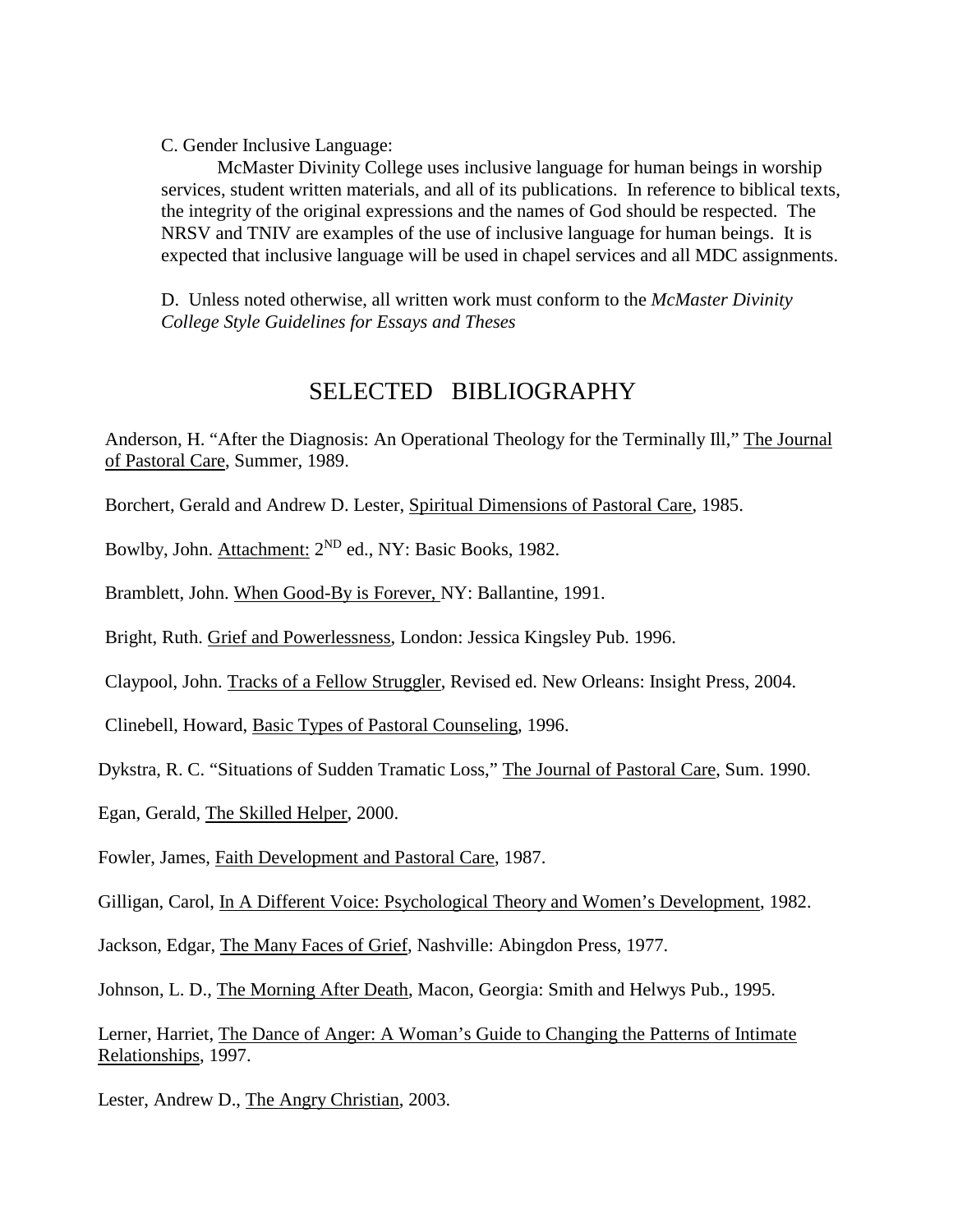\_\_\_\_\_\_\_, Pastoral Care With Children In Crises, 1985.

Levine, Stephen, Unattended Sorrow, Rodale, 2005.

Marx, R. J. and /s. W. Davidson, Facing the Ultimate Grief: Coping with the Death of a Child, Fredonia, Wisconsin: Champion Press, 2003.

Miller, Sally D., Mourning and Dancing, Deerfield Beach, Florida: Health Communications, Inc., 1999.

Moulder, Christine, Miscarriage, New York: Routledge, 2002.

Oates, Wayne E., The Christian Pastor, Westminster Press, 1984.

The Struggle to Be Free, 1983.

\_\_\_\_\_\_\_, Your Particular Grief, Philadelphia: Westminster Press, 1981.

Patton, John, Pastoral Counseling: A Ministry of the Church, 1984.

Prend, Ashley D., Transcending Loss, New York: Berkley Books, 1997.

Pruyser, Paul W., The Minister as Diagnostician, 1976.

Rando, Therese A., How To Go On Living When Someone You Love Dies, New York: Bantam Books, 1991.

Treatment of Complicated Mourning, Colorado: Research Press, 1993.

Rich, Phil, The Healing Journey Through Grief, New York: John Wiley and Sons, 1998.

Robinson, Rita, Survivors of Suicide, Franklin Lakes, NJ: New Page Books, 2001.

Rowatt, Wade, Adolescents in Crises: A Guidebook for Parents, Teachers, Ministers, and Counselors, 2001.

Smolin, Ann and John Guinan, Healing After the Suicide of a Loved One, 1993.

Stillion, Judith M. and Eugene E. McDowell, Suicide Across the Life Span, 1996.

Switzer, David. Your Particular Grief, Nashville: Abingdon Press, 1970

Van Duivendyk, Tim. The Unwanted Gift of Grief: A Ministry Approach. Binghamton, NY: Haworth Press, 2006.